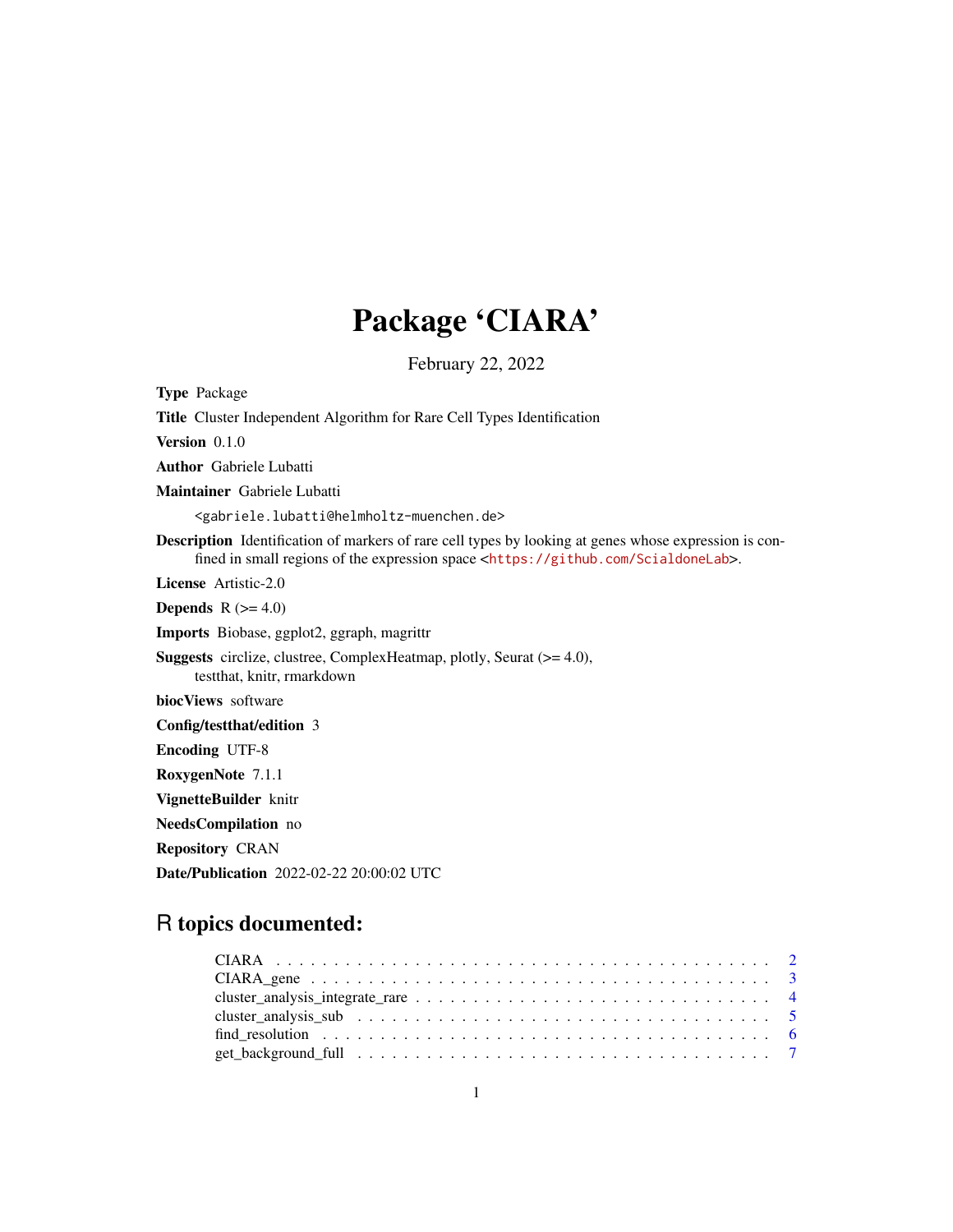#### <span id="page-1-0"></span>2 CIARA

| Index |  |
|-------|--|

CIARA *CIARA*

#### Description

It selects highly localized genes as specified in *CIARA\_gene*, starting from genes in *background*

#### Usage

```
CIARA(
 norm_matrix,
 knn_matrix,
 background,
 cores_number = 1,
 p_value = 0.001,odds_ratio = 2,
  local_region = 1,
  approximation = FALSE
)
```
#### Arguments

| norm_matrix   | Norm count matrix (n_genes X n_cells).                                                                                                |
|---------------|---------------------------------------------------------------------------------------------------------------------------------------|
| knn_matrix    | K-nearest neighbors matrix $(n$ cells $X$ n cells).                                                                                   |
| background    | Vector of genes for which the function <i>CIARA gene</i> is run.                                                                      |
| cores_number  | Integer. Number of cores to use.                                                                                                      |
| p_value       | p value returned by the function <i>fisher test</i> with parameter alternative $=$ "g"                                                |
| odds_ratio    | odds_ratio returned by the function <i>fisher.test</i> with parameter alternative = "g"                                               |
| local_region  | Integer. Minimum number of local regions (cell with its knn neighbours) where<br>the binarized gene expression is enriched in 1.      |
| approximation | Logical. For a given gene, the fisher test is run in the local regions of only the<br>cells where the binarized gene expression is 1. |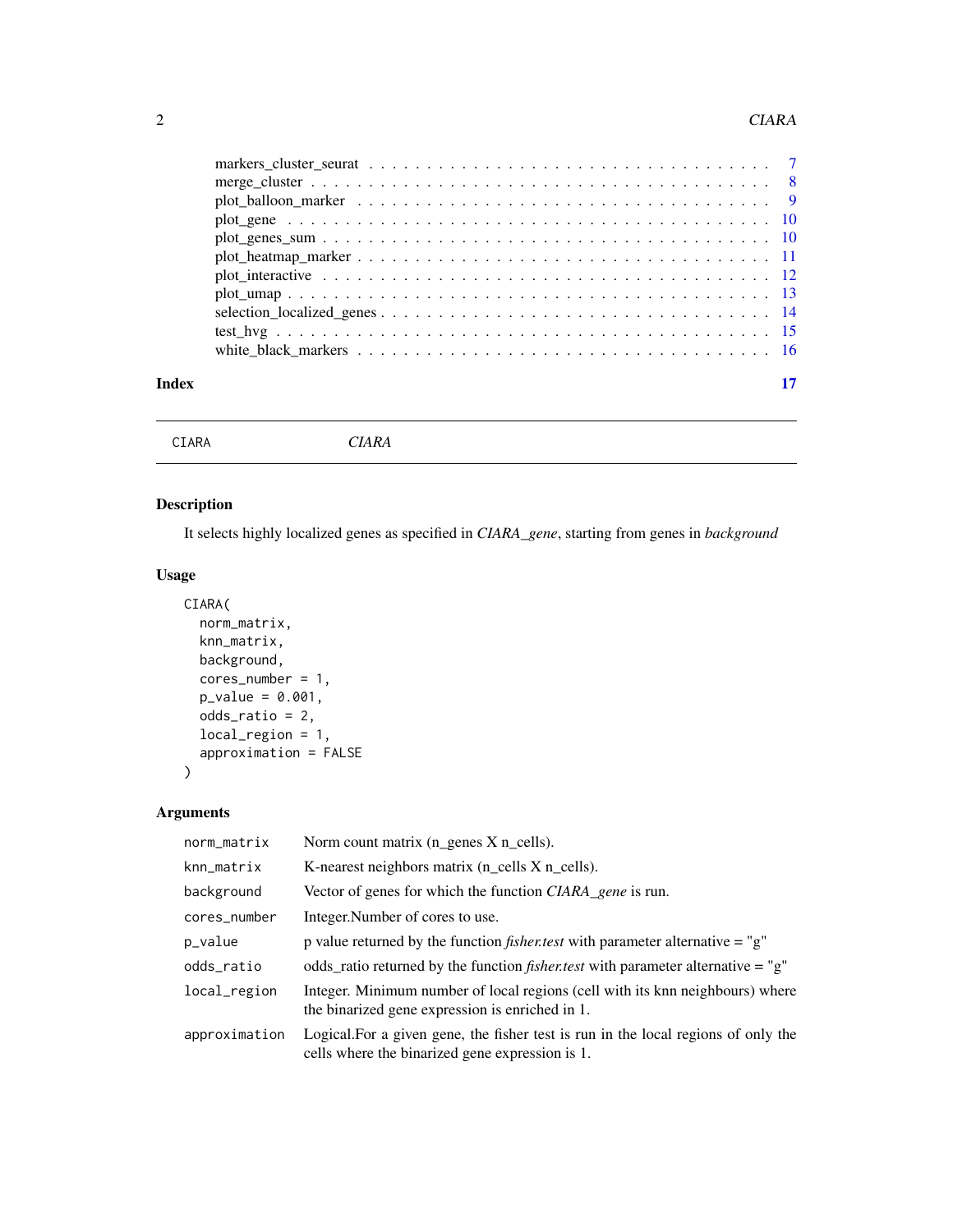#### <span id="page-2-0"></span>CIARA\_gene 3

#### Value

Dataframe with n\_rows equal to the length of *background* . Each row is the output from *CIARA\_gene*.

#### Author(s)

Gabriele Lubatti <gabriele.lubatti@helmholtz-muenchen.de>

#### Description

The gene expression is binarized (1/0) if the value in a given cell is above/below the median. Each of cell with its first K nearest neighbors defined a local region. If there are at least *local\_region* enriched in 1 according to *fisher.test*, then the gene is defined as highly localized and a final p value is assigned to it. The final p value is the minimum of the p values from all the enriched local regions. If there are no enriched local regions, then the p value by default is set to 1

#### Usage

```
CIARA_gene(
  norm_matrix,
  knn_matrix,
  gene_expression,
 p_value = 0.001,odds_ratio = 2,
  local_region = 1,
  approximation = FALSE
)
```
#### Arguments

| norm_matrix     | Norm count matrix $(n$ genes $X$ $n$ cells).                                                                                                                                    |
|-----------------|---------------------------------------------------------------------------------------------------------------------------------------------------------------------------------|
| knn_matrix      | K-nearest neighbors matrix (n_cells X n_cells).                                                                                                                                 |
| gene_expression |                                                                                                                                                                                 |
|                 | numeric vector with the gene expression (length equal to n_cells). The gene<br>expression is binarized (equal to 0/1 in the cells where the value is below/above<br>the median) |
| p_value         | p value returned by the function <i>fisher test</i> with parameter alternative $=$ "g"                                                                                          |
| odds_ratio      | odds_ratio returned by the function <i>fisher.test</i> with parameter alternative = "g"                                                                                         |
| local_region    | Integer. Minimum number of local regions (cell with its knn neighbours) where<br>the binarized gene expression is enriched in 1.                                                |
| approximation   | Logical. For a given gene, the fisher test is run in the local regions of only the<br>cells where the binarized gene expression is 1.                                           |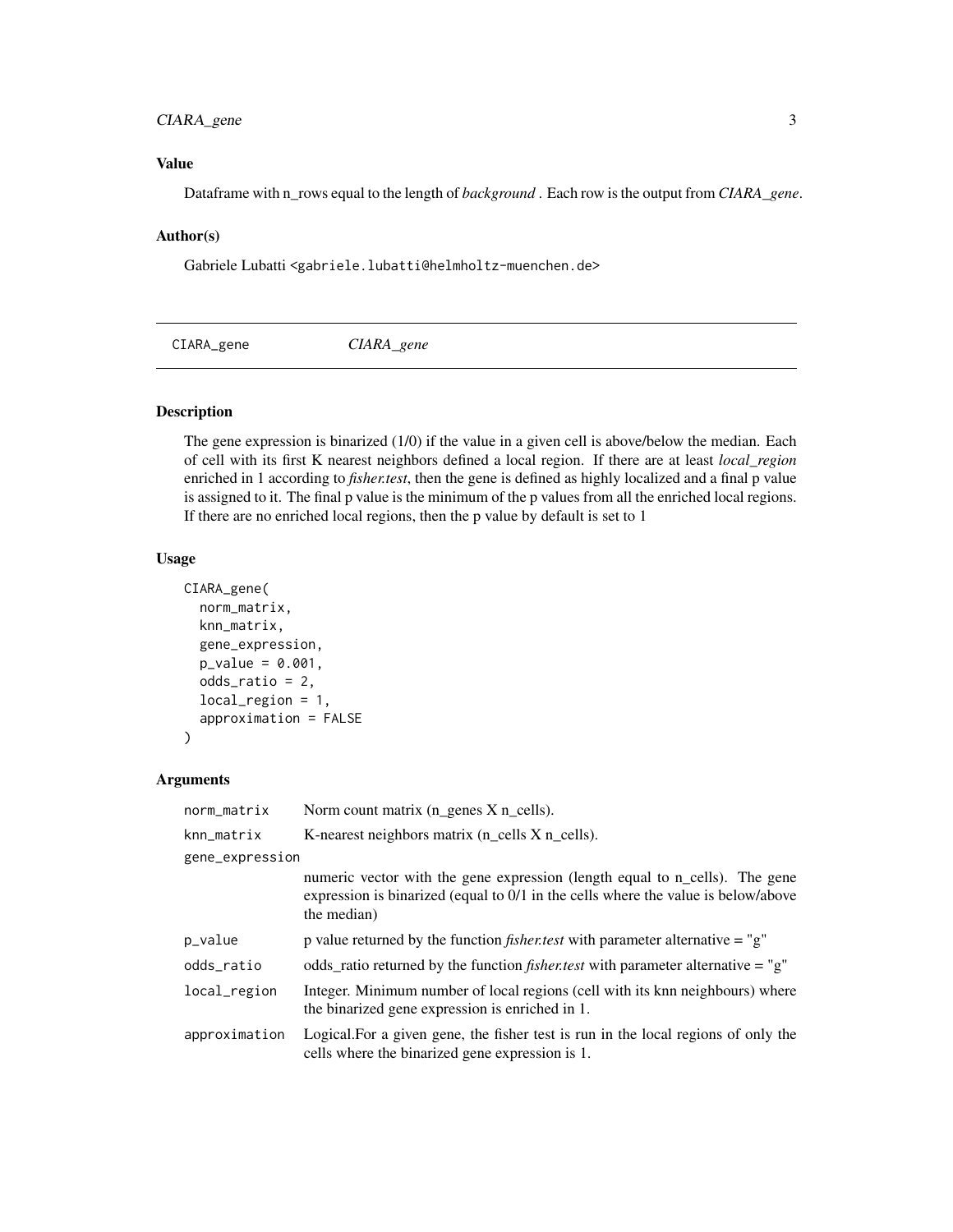#### <span id="page-3-0"></span>Value

List with one element corresponding to the p value of the gene.

#### Author(s)

Gabriele Lubatti <gabriele.lubatti@helmholtz-muenchen.de>

#### See Also

<https://www.rdocumentation.org/packages/stats/versions/3.6.2/topics/fisher.test>

cluster\_analysis\_integrate\_rare

*cluster\_analysis\_integrate\_rare*

#### Description

cluster\_analysis\_integrate\_rare

#### Usage

```
cluster_analysis_integrate_rare(
  raw_counts,
 project_name,
  resolution,
 neighbors,
 max_dimension,
  feature_genes = NULL
)
```
#### Arguments

| raw_counts    | Raw count matrix (n_genes X n_cells).                                                                                                               |
|---------------|-----------------------------------------------------------------------------------------------------------------------------------------------------|
| project_name  | Character name of the Seurat project.                                                                                                               |
| resolution    | Numeric value specifying the parameter <i>resolution</i> used in the Seurat function<br>FindClusters.                                               |
| neighbors     | Numeric value specifying the parameter k.param in the Seurat function Find-<br><b>Neighbors</b>                                                     |
| max_dimension | Numeric value specifying the maximum number of the PCA dimensions used in<br>the parameter <i>dims</i> for the Seurat function <i>FindNeighbors</i> |
| feature_genes | vector of features specifying the argument <i>features</i> in the Seurat function <i>Run</i> -<br>PCA.                                              |

#### Value

Seurat object including raw and normalized counts matrices, UMAP coordinates and cluster result.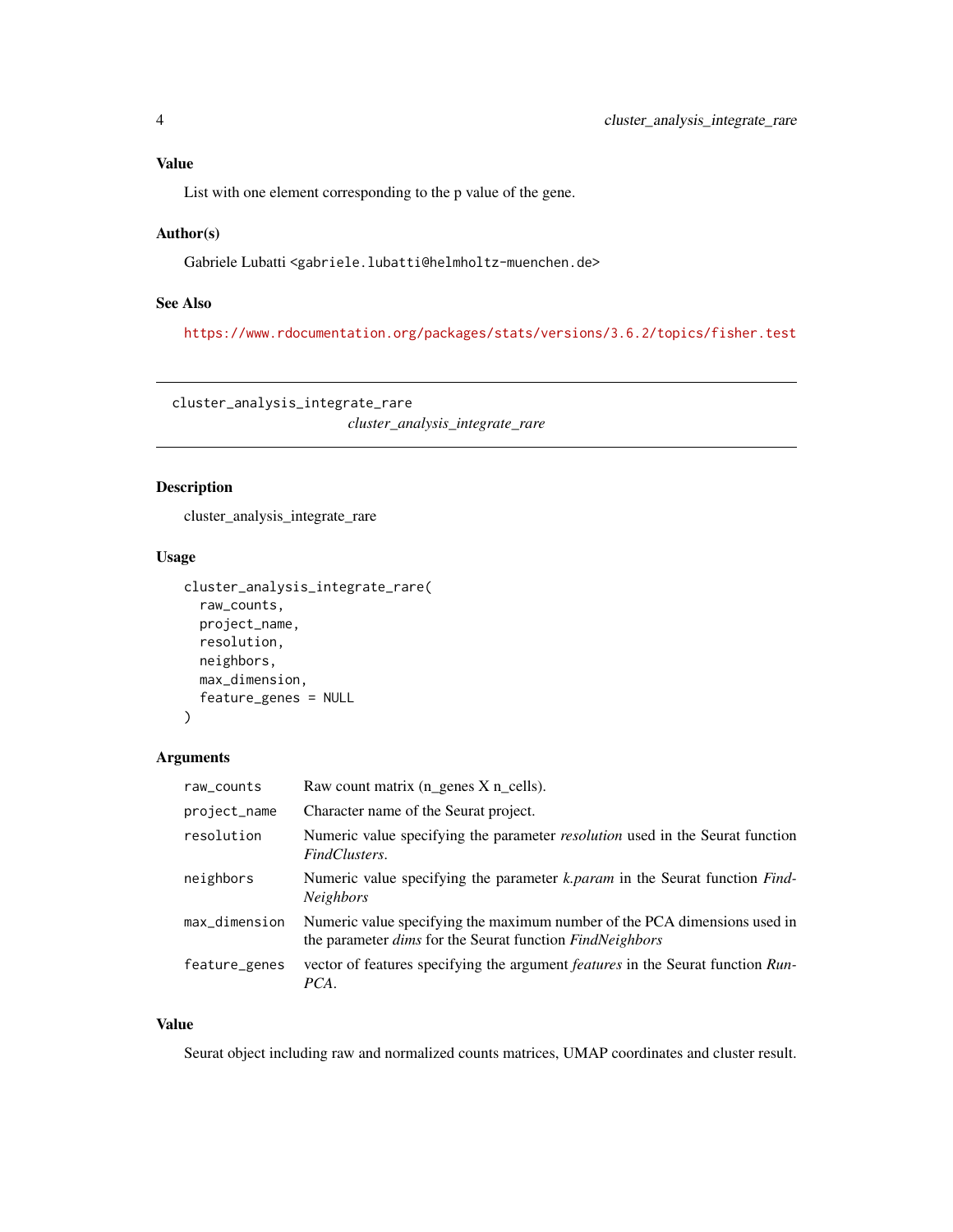<span id="page-4-0"></span>cluster\_analysis\_sub 5

#### Author(s)

Gabriele Lubatti <gabriele.lubatti@helmholtz-muenchen.de>

#### See Also

```
https://www.rdocumentation.org/packages/Seurat/versions/4.0.1/topics/FindClusters
https://www.rdocumentation.org/packages/Seurat/versions/4.0.1/topics/FindNeighbors
https://www.rdocumentation.org/packages/Seurat/versions/4.0.1/topics/RunPCA
```
cluster\_analysis\_sub *cluster\_analysis\_sub*

#### Description

cluster\_analysis\_sub

#### Usage

```
cluster_analysis_sub(
  raw_counts,
  resolution,
  neighbors,
  max_dimension,
  name_cluster
\lambda
```
#### Arguments

| raw_counts    | Raw count matrix (n_genes X n_cells).                                                                                                               |
|---------------|-----------------------------------------------------------------------------------------------------------------------------------------------------|
| resolution    | Numeric value specifying the parameter <i>resolution</i> used in the Seurat function<br>FindClusters.                                               |
| neighbors     | Numeric value specifying the parameter k.param in the Seurat function Find-<br><i>Neighbors</i>                                                     |
| max_dimension | Numeric value specifying the maximum number of the PCA dimensions used in<br>the parameter <i>dims</i> for the Seurat function <i>FindNeighbors</i> |
| name_cluster  | Character. Name of the original cluster for which the sub clustering is done.                                                                       |

#### Value

Seurat object including raw and normalized counts matrices and cluster result.

#### Author(s)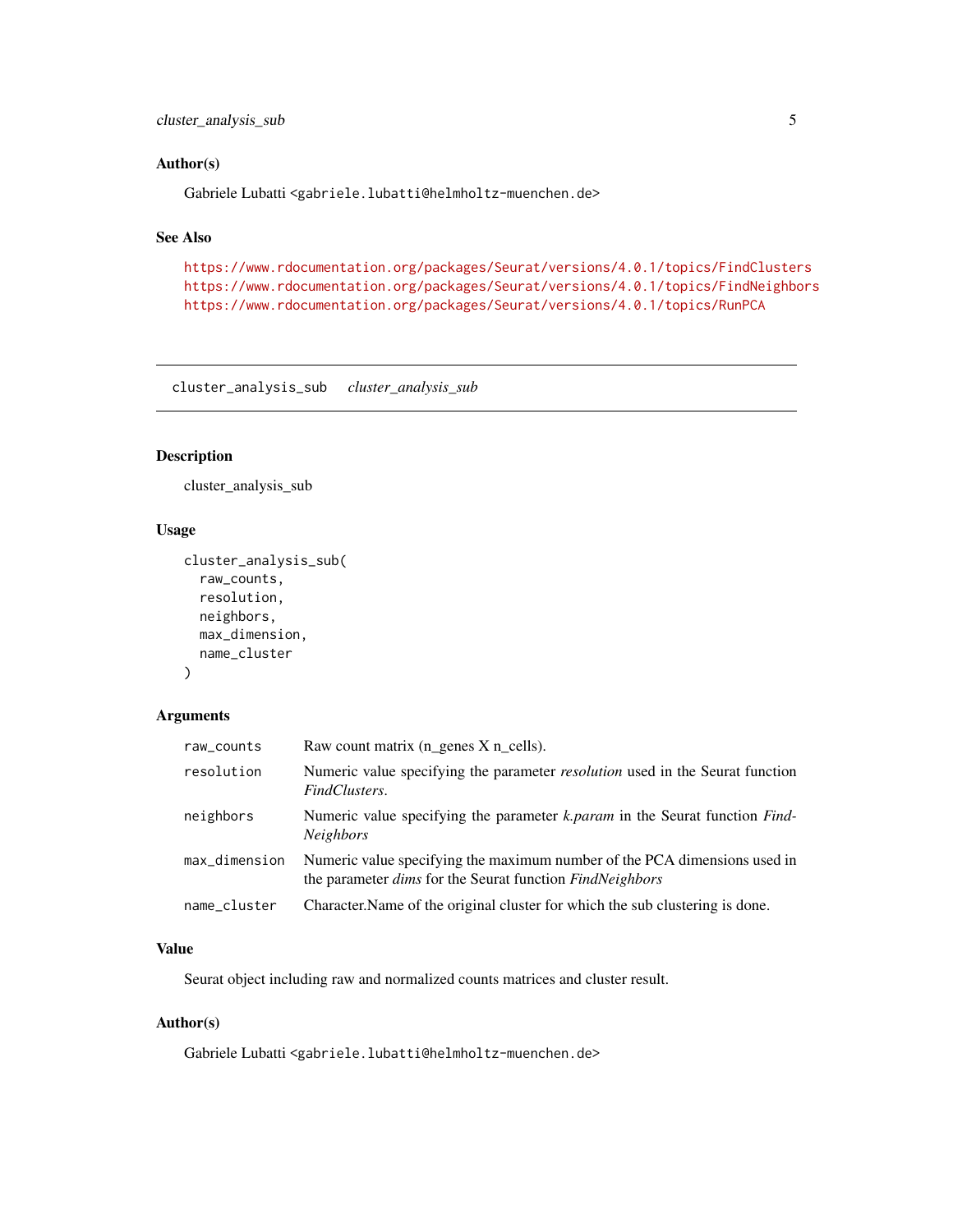#### <span id="page-5-0"></span>See Also

<https://www.rdocumentation.org/packages/Seurat/versions/4.0.1/topics/RunPCA> [http](https://www.rdocumentation.org/packages/Seurat/versions/4.0.1/topics/FindVariableFeatures)s: [//www.rdocumentation.org/packages/Seurat/versions/4.0.1/topics/FindVariableFeatures](https://www.rdocumentation.org/packages/Seurat/versions/4.0.1/topics/FindVariableFeatures)

find\_resolution *find\_resolution*

#### Description

find\_resolution

#### Usage

find\_resolution(seurat\_object, resolution\_vector)

#### Arguments

seurat\_object Seurat object as returned by *cluster\_analysis\_integrate\_rare*

resolution\_vector

vector with all values of resolution for which the Seurat function *FindClusters* is run

#### Value

Clustree object showing the connection between clusters obtained at different level of resolution as specified in *resolution\_vector*.

#### Author(s)

Gabriele Lubatti <gabriele.lubatti@helmholtz-muenchen.de>

#### See Also

<https://CRAN.R-project.org/package=clustree>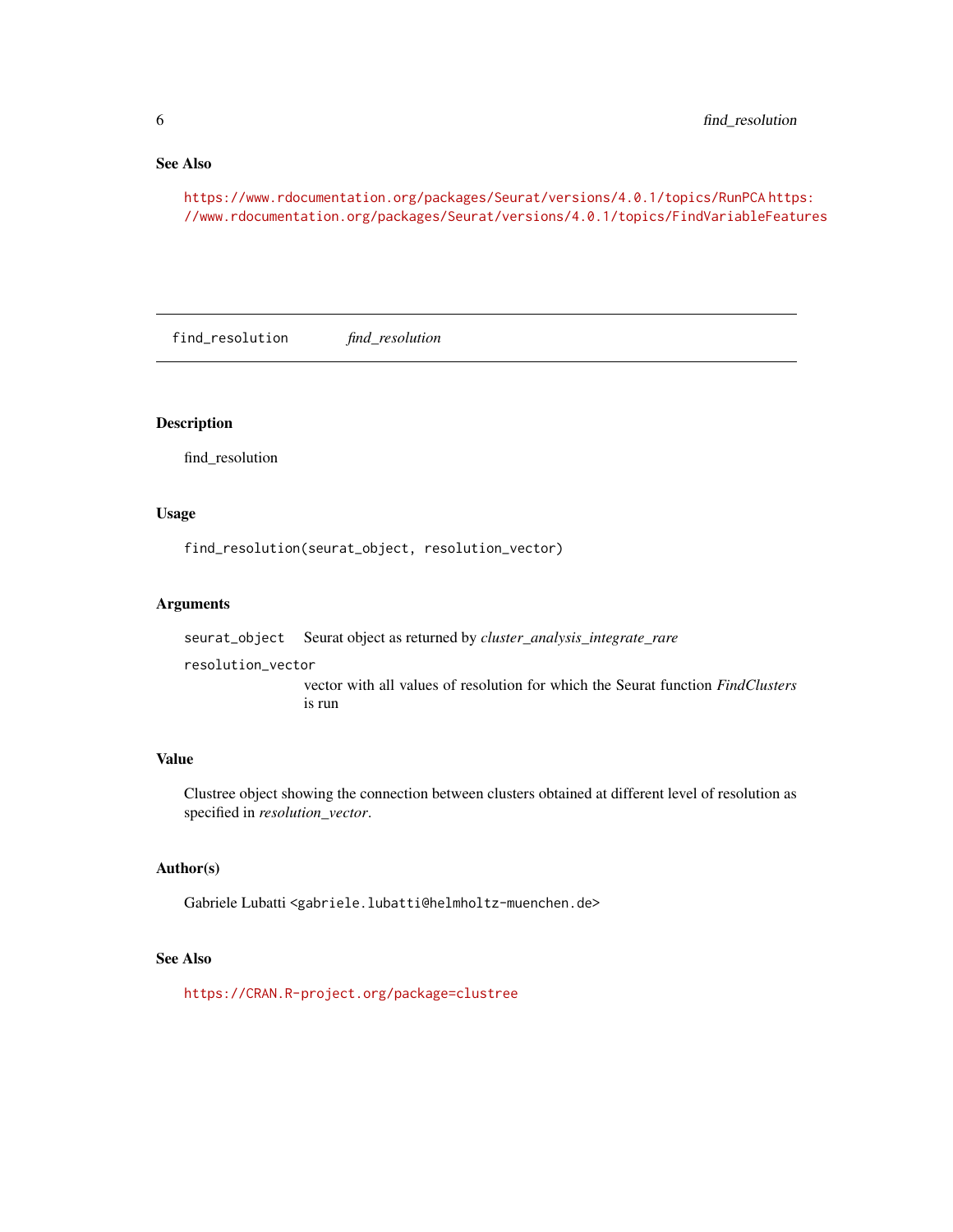<span id="page-6-0"></span>get\_background\_full *get\_background\_full*

#### Description

get\_background\_full

#### Usage

```
get_background_full(
  norm_matrix,
  threshold = 1,
 n_cells_low = 3,
 n_cells_high = 20
)
```
#### Arguments

| norm_matrix  | Norm count matrix $(n$ genes $X$ n cells).                                   |
|--------------|------------------------------------------------------------------------------|
| threshold    | threshold in expression for a given gene                                     |
| n cells low  | minimum number of cells where a gene is expressed at a level above threshold |
| n_cells_high | maximum number of cells where a gene is expressed at a level above threshold |

#### Value

Character vector with all genes expressed at a level higher than *threshold* in a number of cells between *n\_cells* and *n\_cells\_high*.

#### Author(s)

Gabriele Lubatti <gabriele.lubatti@helmholtz-muenchen.de>

markers\_cluster\_seurat

*markers\_cluster\_seurat*

#### Description

The Seurat function *FindMarkers* is used to identify general marker for each cluster (specific cluster vs all other cluster). This list of markers is then filtered keeping only the genes that appear as markers in a unique cluster.

#### Usage

```
markers_cluster_seurat(seurat_object, cluster, cell_names, number_top)
```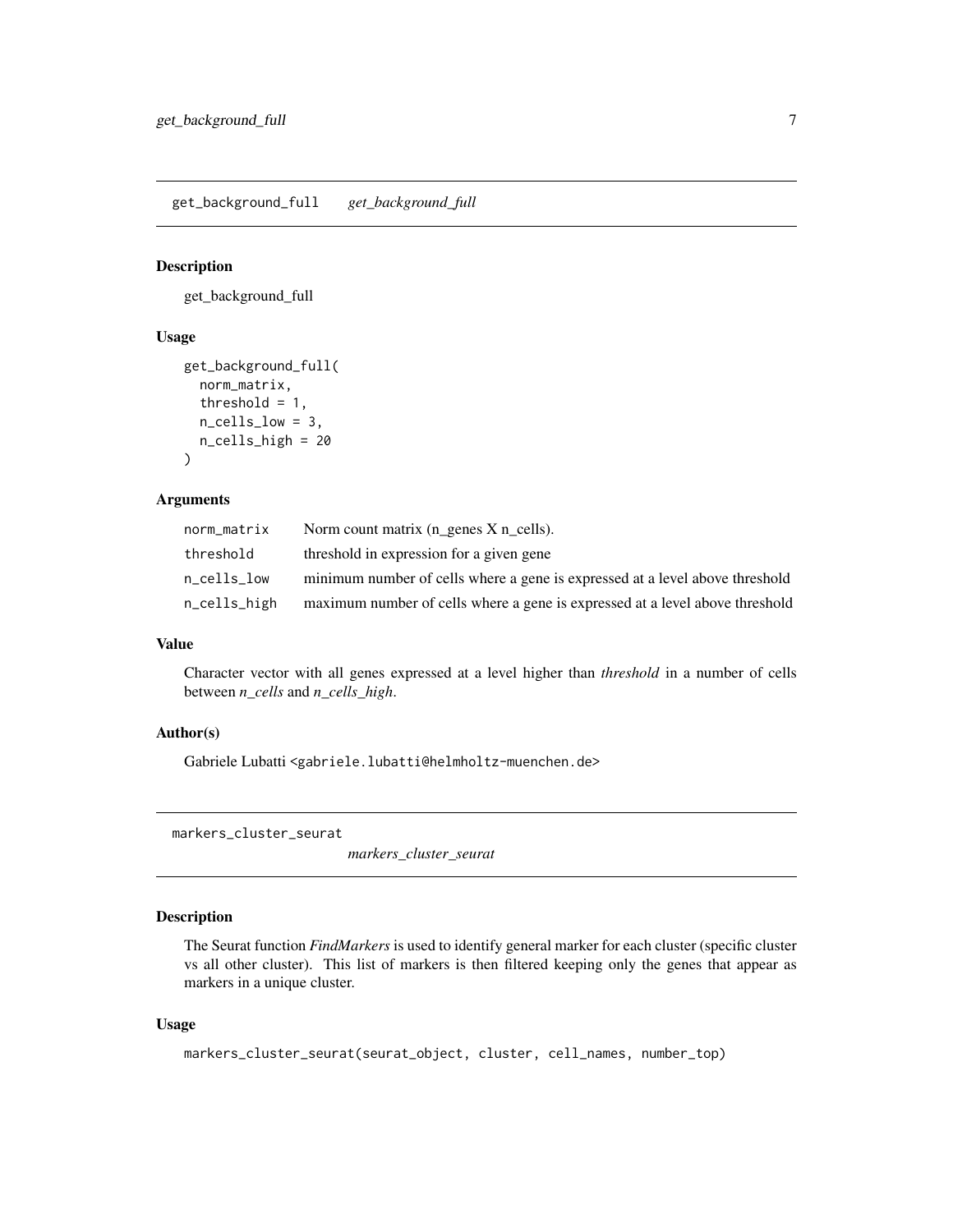<span id="page-7-0"></span>8 merge\_cluster

#### Arguments

|            | seurat_object Seurat object as returned by cluster_analysis_sub or by cluster_analysis_integrate_rare. |
|------------|--------------------------------------------------------------------------------------------------------|
| cluster    | Vector of length equal to the number of cells, with cluster assignment.                                |
| cell names | Vector of length equal to the number of cells, with cell names.                                        |
| number_top | Integer. Number of top marker genes to keep for each cluster.                                          |

#### Value

List of three elements. The first is a vector with *number\_top* marker genes for each cluster. The second is a vector with *number\_top* marker genes and corresponding cluster. The third element is a vector with all marker genes for each cluster.

#### Author(s)

Gabriele Lubatti <gabriele.lubatti@helmholtz-muenchen.de>

#### See Also

<https://www.rdocumentation.org/packages/Seurat/versions/4.0.1/topics/FindMarkers>

merge\_cluster *merge\_cluster*

#### Description

merge\_cluster

#### Usage

```
merge_cluster(old_cluster, new_cluster, max_number = NULL)
```
#### Arguments

| old_cluster | original cluster assignment that need to be updated                                                                                                                                                                                                                                       |
|-------------|-------------------------------------------------------------------------------------------------------------------------------------------------------------------------------------------------------------------------------------------------------------------------------------------|
| new_cluster | new cluster assignment that need to be integrated with <i>old cluster</i> .                                                                                                                                                                                                               |
| max_number  | Threshold in size for clusters in <i>new_cluster</i> . Only cluster with number of cells<br>smaller than <i>max_number</i> will be integrated in <i>old cluster</i> . If <i>max_number</i> is<br>NULL, then all the clusters in <i>new_cluster</i> are integrated in <i>old cluster</i> . |

#### Value

Numeric vector of length equal to *old\_cluster* showing the merged cluster assignment between *old cluster* and *new\_cluster*.

#### Author(s)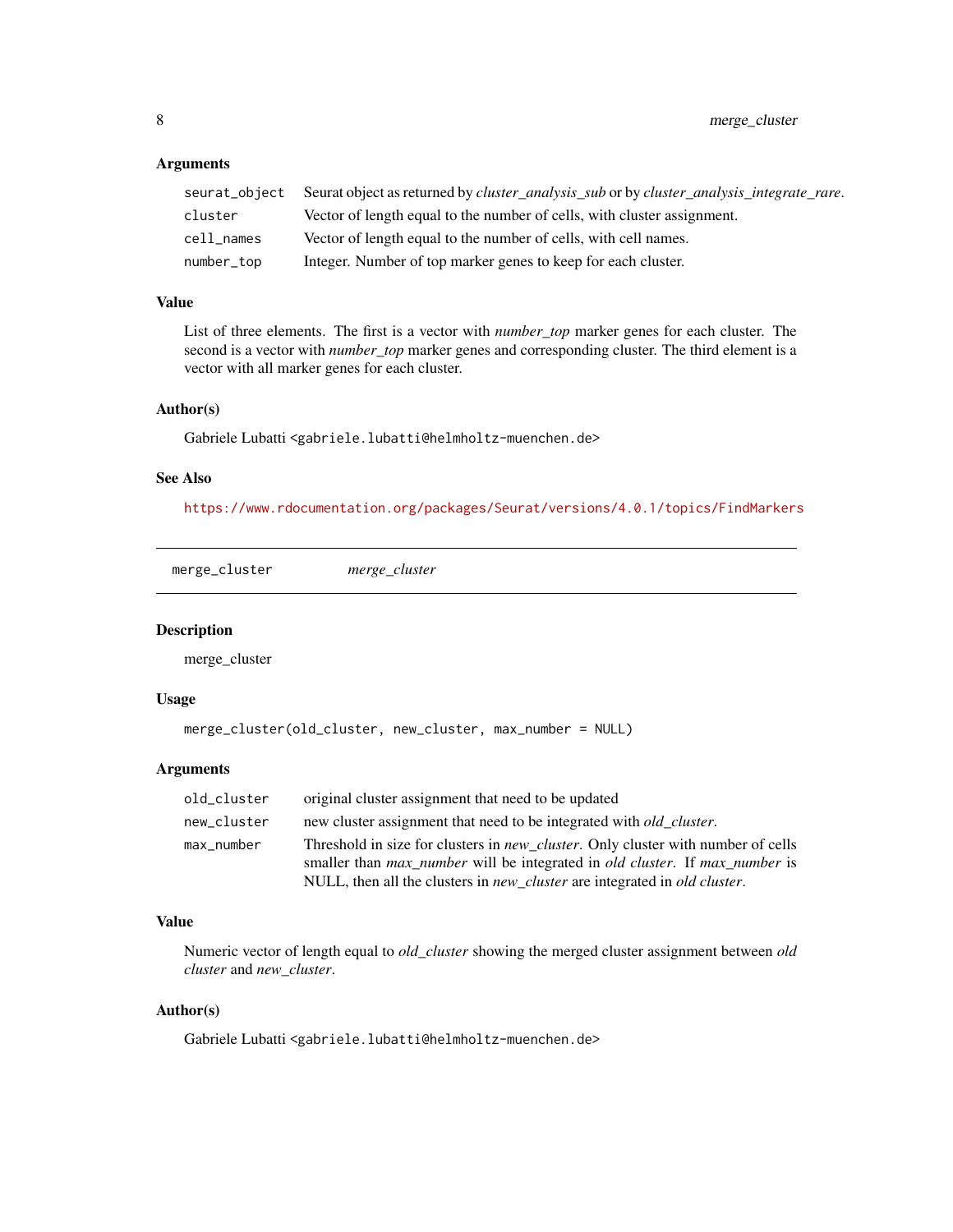#### <span id="page-8-0"></span>Description

plot\_balloon\_marker

#### Usage

```
plot_balloon_marker(
  norm_counts,
  cluster,
  marker_complete,
  max_number,
  max\_size = 5,
  text_size = 7
\mathcal{L}
```
### Arguments

| norm_counts     | Norm count matrix (genes X cells).                                                               |
|-----------------|--------------------------------------------------------------------------------------------------|
| cluster         | Vector of length equal to the number of cells, with cluster assignment.                          |
| marker_complete |                                                                                                  |
|                 | Third element of the output list as returned by the function <i>markers</i> cluster seurat       |
| max_number      | Integer. Maximum number of markers for each cluster for which we want to<br>plot the expression. |
| $max_size$      | Integer. Size of the dots to be plotted.                                                         |
| text_size       | Size of the text in the heatmap plot.                                                            |

#### Value

ggplot2 object showing balloon plot.

#### Author(s)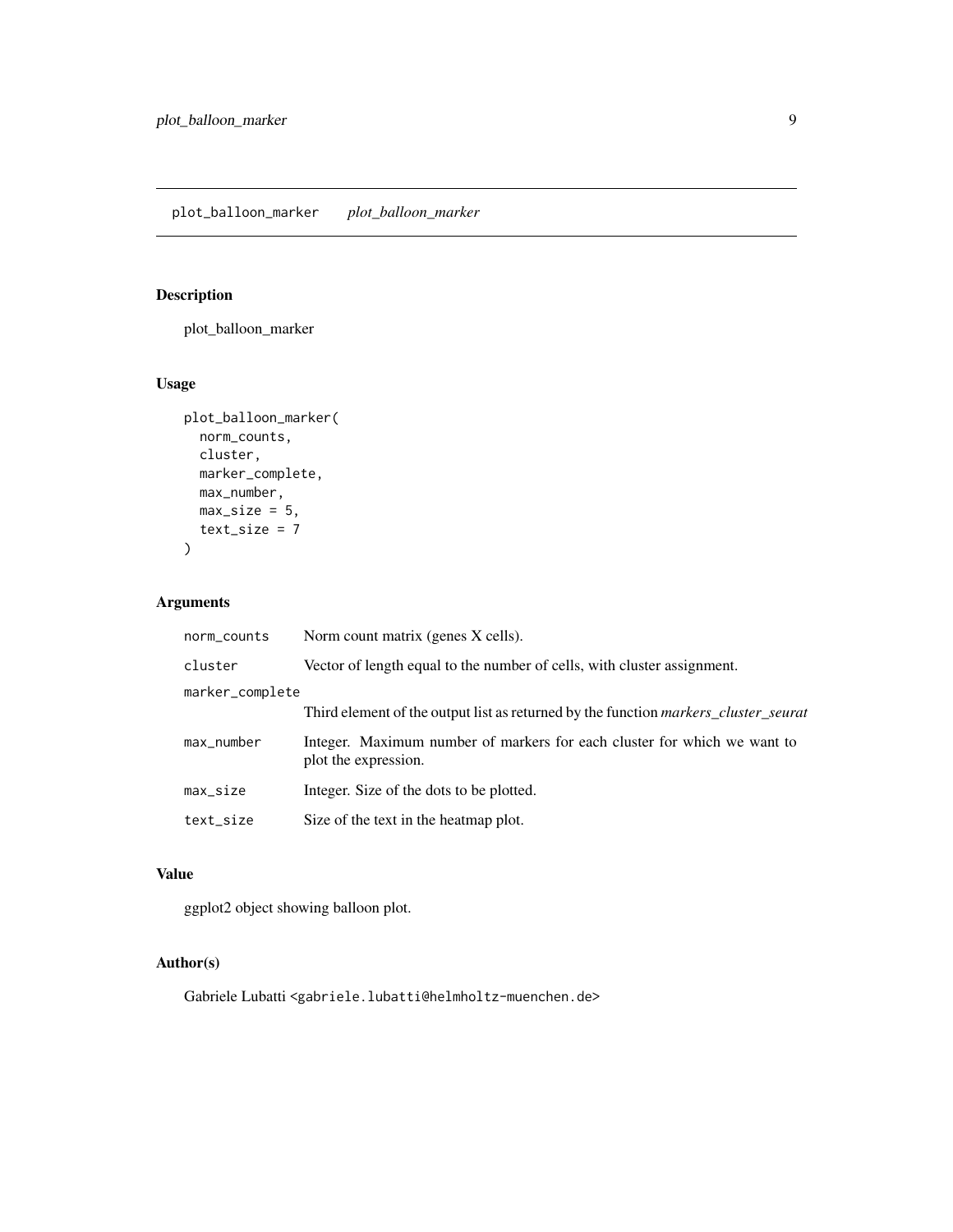<span id="page-9-0"></span>plot\_gene *plot\_gene*

#### Description

Cells are coloured according to the expression of *gene\_id* and plotted according to *coordinate\_umap*.

#### Usage

```
plot_gene(norm_counts, coordinate_umap, gene_id, title_name)
```
#### Arguments

| norm_counts     | Norm count matrix (genes X cells).                                                                           |
|-----------------|--------------------------------------------------------------------------------------------------------------|
| coordinate_umap |                                                                                                              |
|                 | Data frame with dimensionality reduction coordinates. Number of rows must be<br>equal to the number of cells |
| gene_id         | Character name of the gene.                                                                                  |
| title_name      | Character name.                                                                                              |

#### Value

ggplot2 object.

#### Author(s)

Gabriele Lubatti <gabriele.lubatti@helmholtz-muenchen.de>

#### See Also

<https://CRAN.R-project.org/package=ggplot2>

plot\_genes\_sum *plot\_genes\_sum*

#### Description

The sum of each gene in *genes\_relevant* across all cells is first normalized to 1. Then for each cell, the sum from the (normalized) genes expression is computed and shown in the output plot.

#### Usage

```
plot_genes_sum(coordinate_umap, norm_counts, genes_relevant, name_title)
```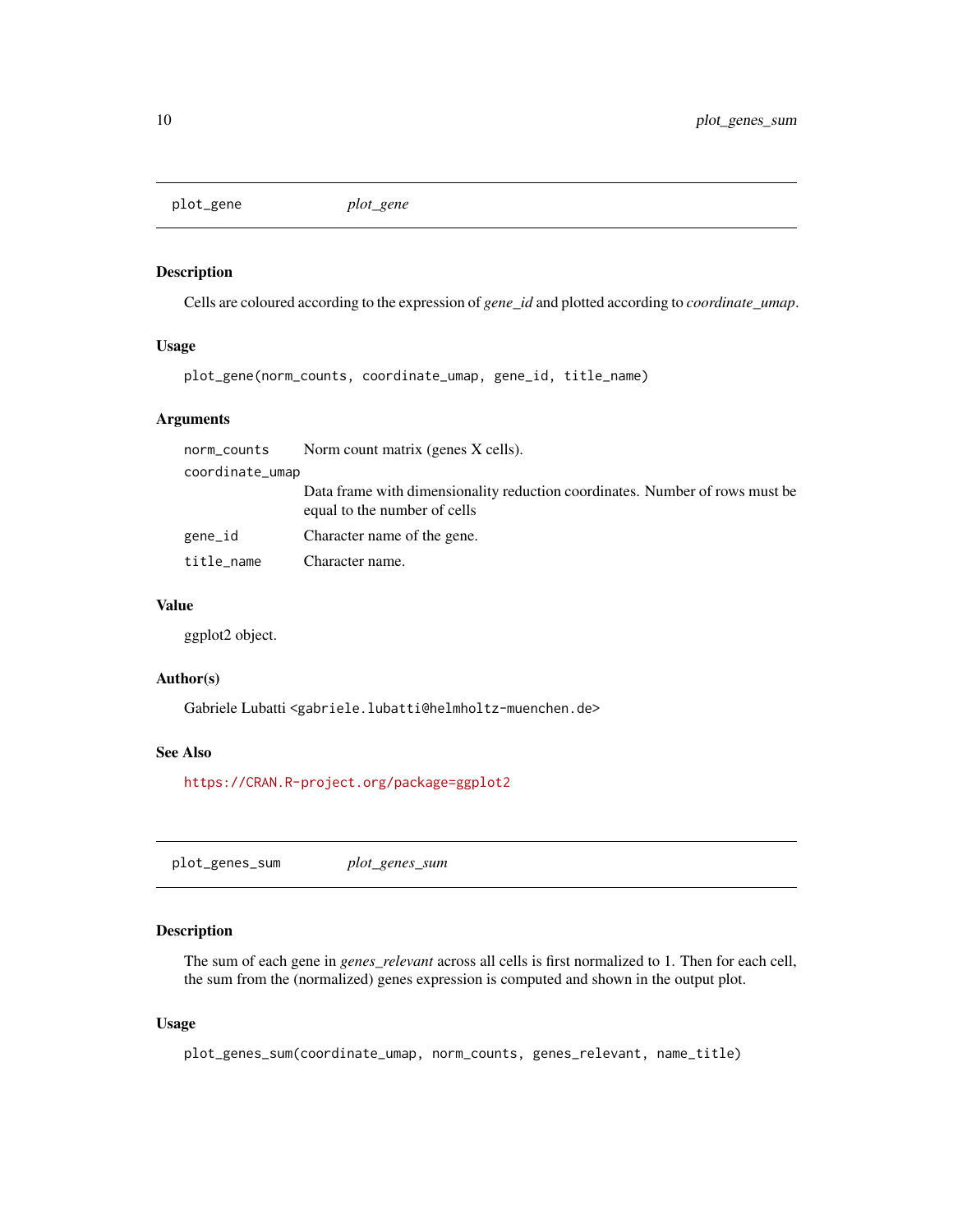### <span id="page-10-0"></span>Arguments

coordinate\_umap

|             | Data frame with dimensionality reduction coordinates. Number of rows must be               |
|-------------|--------------------------------------------------------------------------------------------|
|             | equal to the number of cells                                                               |
| norm_counts | Norm count matrix (genes X cells).                                                         |
|             | genes_relevant Vector with gene names for which we want to visualize the sum in each cell. |
| name title  | Character value.                                                                           |

#### Value

ggplot2 object.

#### Author(s)

Gabriele Lubatti <gabriele.lubatti@helmholtz-muenchen.de>

#### See Also

<https://CRAN.R-project.org/package=ggplot2>

plot\_heatmap\_marker *plot\_heatmap\_marker*

#### Description

plot\_heatmap\_marker

#### Usage

```
plot_heatmap_marker(
  marker_top,
  marker_all_cluster,
  cluster,
  condition,
  norm_counts,
  text_size
\mathcal{L}
```
#### Arguments

| marker_top         | First element returned by markers_cluster_seurat                                                                                |
|--------------------|---------------------------------------------------------------------------------------------------------------------------------|
| marker_all_cluster |                                                                                                                                 |
|                    | Second element returned by <i>markers_cluster_seurat</i>                                                                        |
| cluster            | Vector of length equal to the number of cells, with cluster assignment.                                                         |
| condition          | Vector or length equal to the number of cells, specifying the condition of the<br>cells ( <i>i.e.</i> batch, dataset of origin) |
| norm_counts        | Norm count matrix (genes X cells).                                                                                              |
| text_size          | Size of the text in the heatmap plot.                                                                                           |
|                    |                                                                                                                                 |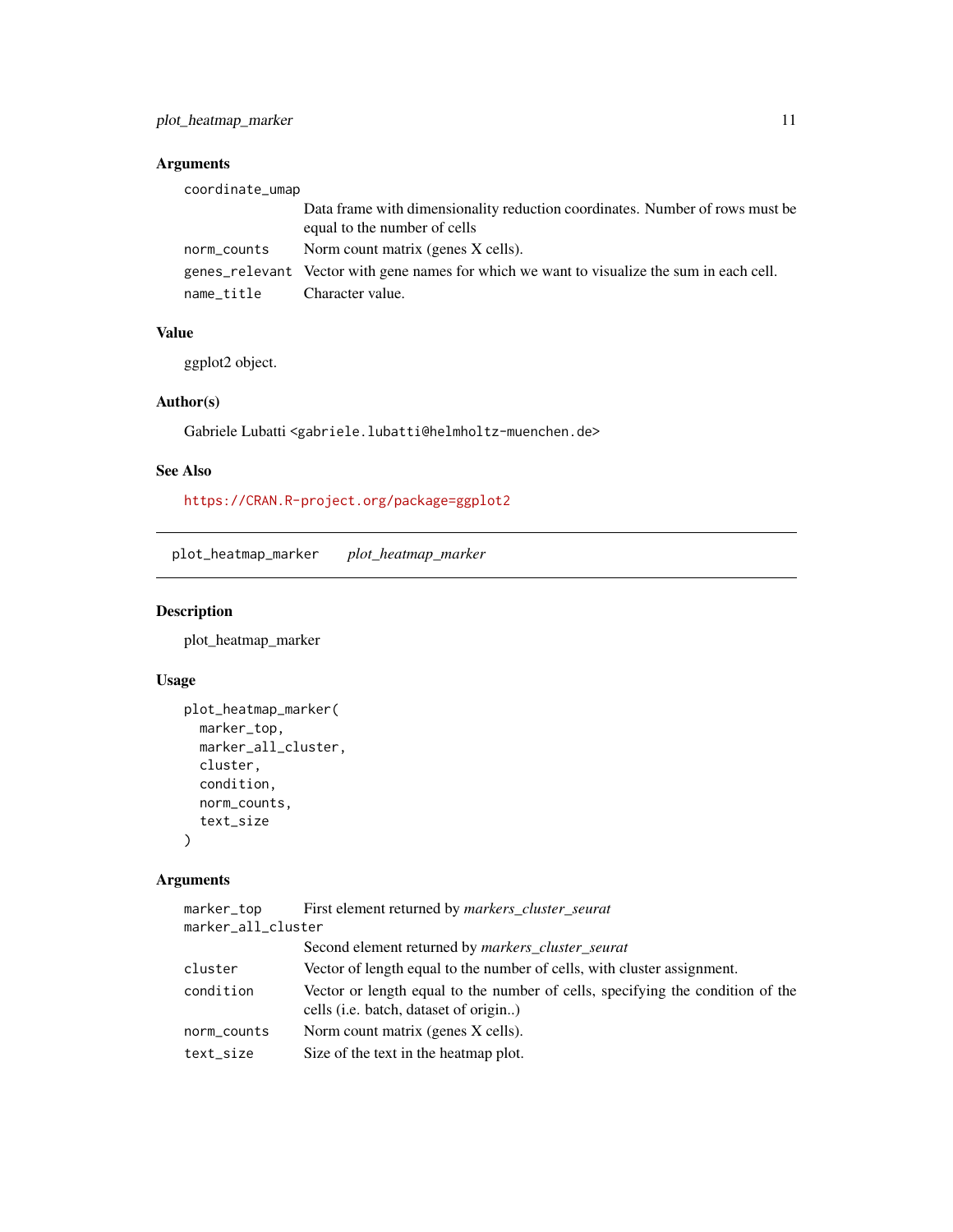#### <span id="page-11-0"></span>Value

Heatmap class object.

#### Author(s)

Gabriele Lubatti <gabriele.lubatti@helmholtz-muenchen.de>

#### See Also

<https://www.rdocumentation.org/packages/ComplexHeatmap/versions/1.10.2/topics/Heatmap>

plot\_interactive *plot\_interactive*

#### Description

It shows in an interactive plot which are the highly localized genes in each cell. It is based on plotly library

#### Usage

```
plot_interactive(
 coordinate_umap,
 color,
 text,
 min_x = NULL,max_x = NULL,min_y = NULL,max_y = NULL)
```
#### Arguments

coordinate\_umap

|         | Data frame with dimensionality reduction coordinates. Number of rows must be<br>equal to the number of cells                                                |
|---------|-------------------------------------------------------------------------------------------------------------------------------------------------------------|
| color   | vector of length equal to n_rows in coordinate_umap.Each cell will be coloured<br>following a gradient according to the corresponding value of this vector. |
| text    | Character vector specifying the highly localized genes in each cell. It is the<br>output from <i>selection_localized_genes</i> .                            |
| min_x   | Set the min limit on the x axis.                                                                                                                            |
| $max_x$ | Set the max limit on the x axis.                                                                                                                            |
| min_y   | Set the min limit on the y axis.                                                                                                                            |
| $max_y$ | Set the min limit on the y axis.                                                                                                                            |
|         |                                                                                                                                                             |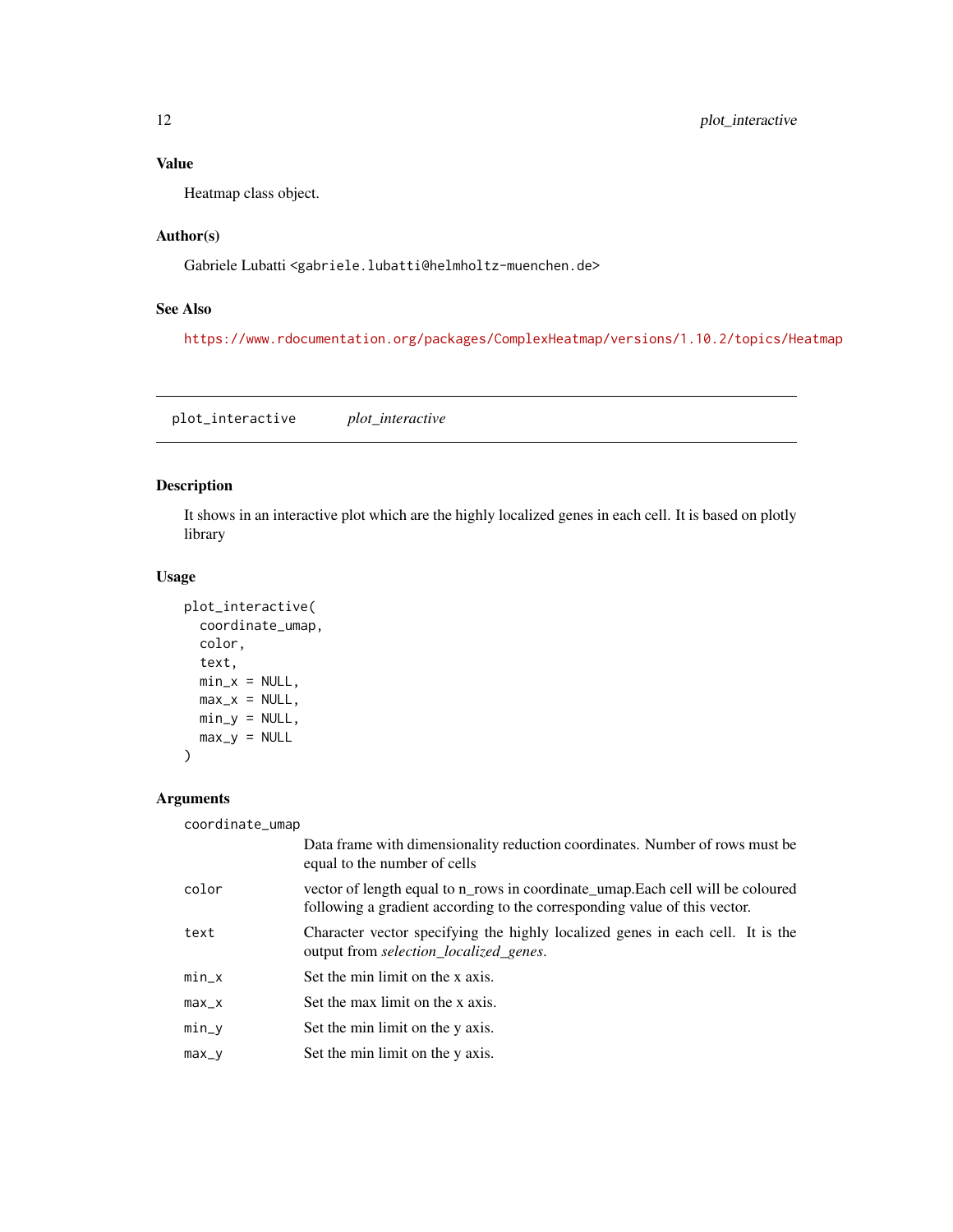#### <span id="page-12-0"></span>plot\_umap 13

#### Value

plotly object given by *plot\_ly function* (from library *plotly*).

#### Author(s)

Gabriele Lubatti <gabriele.lubatti@helmholtz-muenchen.de>

#### See Also

<https://plotly.com/r/>

plot\_umap *plot\_umap*

#### Description

plot\_umap

#### Usage

plot\_umap(coordinate\_umap, cluster)

#### Arguments

coordinate\_umap Data frame with dimensionality reduction coordinates. Number of rows must be equal to the number of cells cluster Vector of length equal to the number of cells, with cluster assignment.

#### Value

ggplot2 object.

#### Author(s)

Gabriele Lubatti <gabriele.lubatti@helmholtz-muenchen.de>

#### See Also

<https://CRAN.R-project.org/package=ggplot2>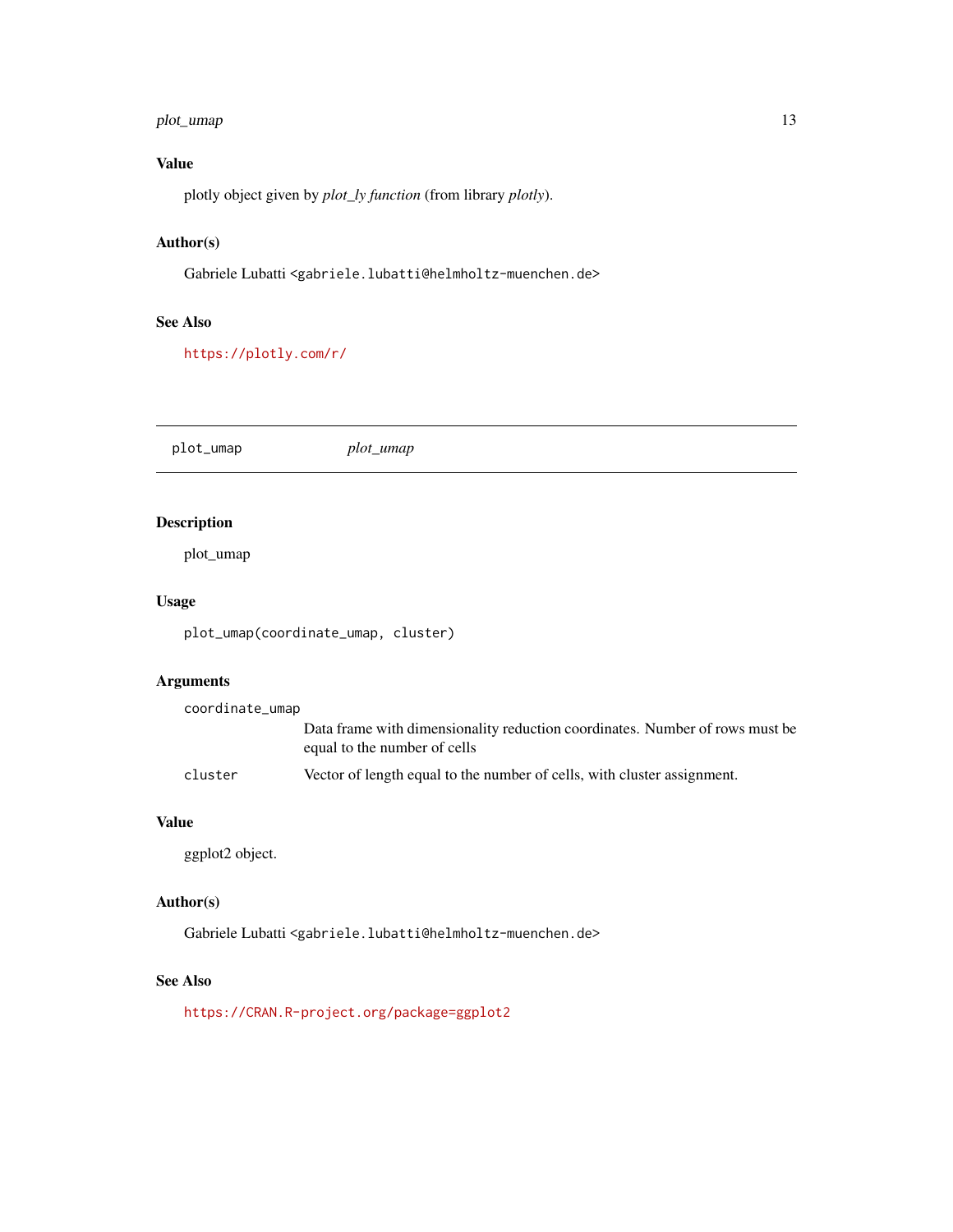<span id="page-13-0"></span>selection\_localized\_genes

*selection\_localized\_genes*

#### Description

selection\_localized\_genes

#### Usage

```
selection_localized_genes(
  norm_counts,
  localized_genes,
 min_number_cells = 4,
 max_number_genes = 10
)
```
#### Arguments

```
norm_counts Norm count matrix (genes X cells).
```
localized\_genes

vector of highly localized genes as provided by the last element of the list given as output from *CIARA\_mixing\_final*.

```
min_number_cells
```
Minimum number of cells where a genes must be expressed  $(> 0)$ .

#### max\_number\_genes

Maximum number of genes to show for each cell in the interactive plot from *plot\_interactive*.

#### Value

Character vector where each entry contains the name of the top *max\_number\_genes* for the corresponding cell.

#### Author(s)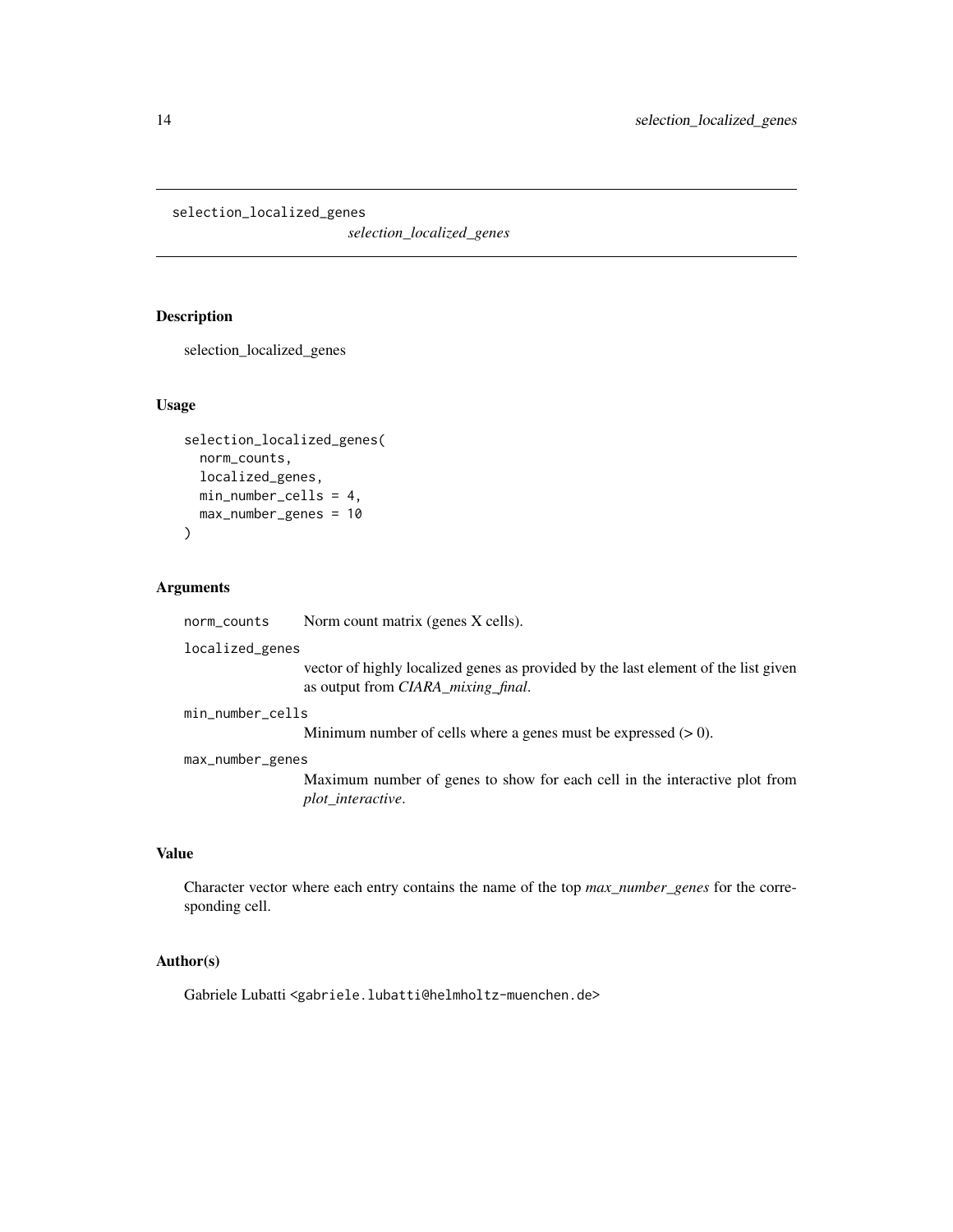<span id="page-14-0"></span>test\_hvg *test\_hvg*

#### Description

For each cluster in *cluster*, HVGs are defined with Seurat function *FindVariableFeatures*. A Fisher test is performed to see if there is a statistically significant enrichment between the top *number\_hvg* and the *localized\_genes*

#### Usage

```
test_hvg(
  raw_counts,
  cluster,
  localized_genes,
 background,
  number_hvg,
 min_p_value
)
```
#### Arguments

| raw_counts      | Raw count matrix ( $n$ genes $X$ $n$ cells).                                                                |
|-----------------|-------------------------------------------------------------------------------------------------------------|
| cluster         | Vector of length equal to the number of cells, with cluster assignment.                                     |
| localized_genes |                                                                                                             |
|                 | Character vector with localized genes detected by CIARA.                                                    |
| background      | Character vector with all the genes names to use as background for the Fisher<br>test.                      |
| number_hvg      | Integer value. Number of top HVGs provided by the Seurat function <i>FindVari</i> -<br><i>ableFeatures.</i> |
| min_p_value     | Threshold on p values provided by Fisher test.                                                              |

#### Value

A list with two elements.

| first element | The first one is a list with length equal to the number of clusters. Each entry is                                                                                                                                                              |
|---------------|-------------------------------------------------------------------------------------------------------------------------------------------------------------------------------------------------------------------------------------------------|
|               | list of three elements. The first two elements contain the p value and the odds<br>ration given by the Fisher test The third is a vector with genes names that are<br>present both in <i>localized</i> genes and in top <i>number</i> hyg HVGs. |
|               | second element a character vector with the name of the cluster that have a p value smaller than<br>$min\_p\_value$ .                                                                                                                            |

#### Author(s)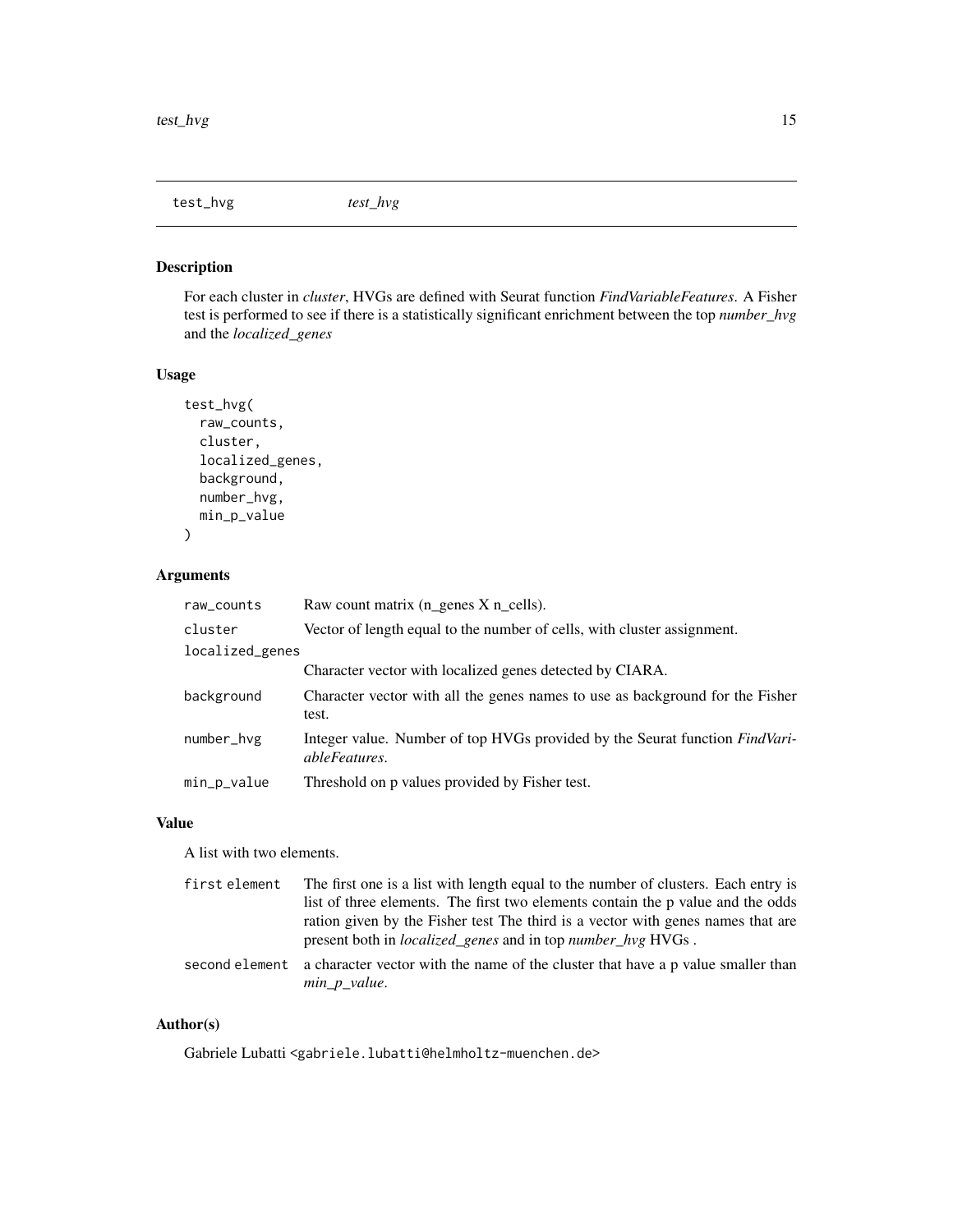#### <span id="page-15-0"></span>See Also

<https://www.rdocumentation.org/packages/stats/versions/3.6.2/topics/fisher.test>

white\_black\_markers *white\_black\_markers*

#### Description

A white-marker is a gene whose median expression across cells belong to *single\_cluster* is greater than *threshold* and in all the other clusters is equal to zero.

#### Usage

```
white_black_markers(
  cluster,
  single_cluster,
 norm_counts,
 marker_list,
  threshold = 0)
```
Arguments

| cluster     | Vector of length equal to the number of cells, with cluster assignment.                                                                                                                        |
|-------------|------------------------------------------------------------------------------------------------------------------------------------------------------------------------------------------------|
|             | single_cluster Character. Label of one specify cluster                                                                                                                                         |
| norm_counts | Norm count matrix (genes X cells).                                                                                                                                                             |
| marker list | Third element of the output list as returned by the function <i>markers_cluster_seurat</i>                                                                                                     |
| threshold   | Numeric. The median of the genes across cells belong to <i>single cluster</i> has to<br>be greater than <i>threshold</i> in order to be consider as a white-black marker for<br>single_cluster |

#### Value

Logical vector of length equal to *marker\_list*, with TRUE/FALSE if the gene is/is not a white-black marker for *single\_cluster*.

#### Author(s)